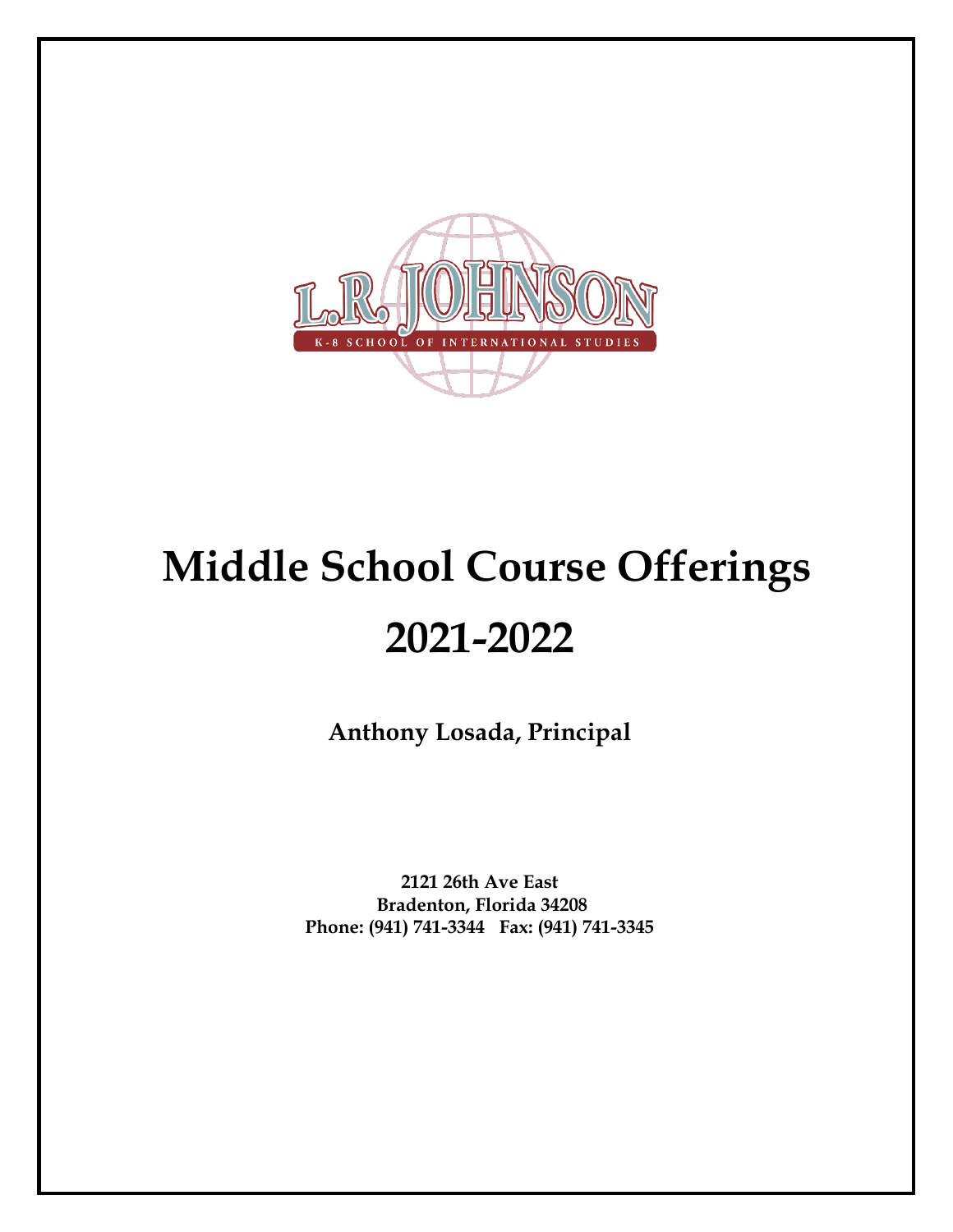

March 22, 2021

Dear Parents and Students:

Welcome to the 2021-2022 School Year at Johnson K-8. Our school's International Baccalaureate (IB) program offers students an international mindedness that will move with them through their elementary, secondary and post-secondary education.

The Middle Years Programme at Johnson K-8 provides a framework of learning that encourages students to become creative, critical and reflective thinkers. Our teachers emphasize intellectual challenge, encouraging students to make connections between their studies in traditional subjects and the real world. It fosters the development of skills for communication, intercultural understanding and global engagement which are essential qualities for young people who are becoming global leaders. This programme aims to help students develop their personal understanding, their emerging sense of self, and their responsibility to their community.

Academic success is closely related to personal, social and emotional well-being. At a time when students are establishing their identity and building their self-esteem, the International Baccalaureate philosophy can motivate students and help them to achieve success in school and in life beyond the classroom. At Johnson we can offer academic challenge in a setting conducive to providing students with these opportunities. Our smaller size is certainly an advantage to our families and students.

This course offering guide provides guidance when selecting academic and elective pathways for the upcoming school year. Academic course placement (e.g. language arts, math, science, and social studies) will be based on teacher recommendation and/or standardized test scores. Parents are also encouraged to contact administration to discuss this placement.

Elective selections will be based on student preference as indicated on the grade level course selection form. These electives are in addition to the standard electives that include Spanish and Physical Education for all students.

If you have any questions about course selection or elective offerings, please contact Mrs. Burgos, School Counselor at 941-741-3344 ext. 2014 or burgoss@manateeschools.net.

Sincerely,

Anthony Losada Principal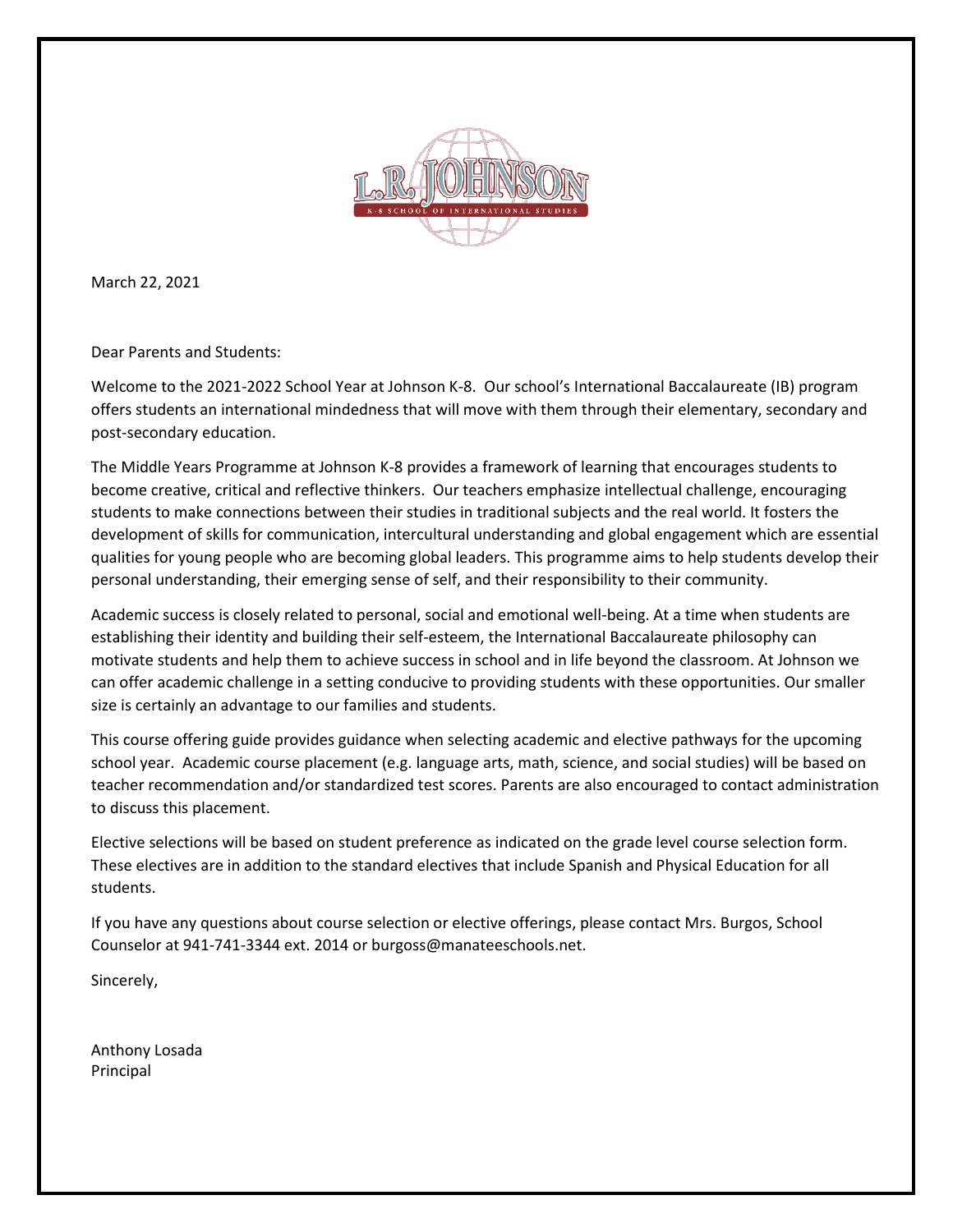

### **Academic Courses (SY 2021-2022)**

## **English/Language Arts**

#### **6 th grade Advanced**

Students will write informative and argumentative essays throughout the year. Their focus is on transitioning from the basic five paragraph essay, to including text evidence in informative essays, and learning to choose a side, pick out relevant evidence and argue their side.

#### **7 th grade (Advanced Pathway Offered)**

Students write informative essays that examine a topic through multiple texts and support information with relevant text evidence. They also write argumentative essays in which they support their claims with clear reasons and relevant evidence.

#### **8 th grade (Advanced Pathway Offered)**

Students build upon previously learned knowledge and skills to write informative, argumentative and analytical essays. They continue to build their knowledge of writing conventions and correct use of citations.

#### **English 1 Honors (High School Course)**

Students write informative, persuasive and analytical essays that focus on well-defined perspectives and tightly reasoned arguments.

### **Mathematics**

#### **6th grade (Advanced Pathway Offered)**

Properties and operations of rational numbers, ratios, an introduction to solving equations, basic geometry of polygons, and an intro to statistical displays.

#### **7th grade**

Advanced Math - Proportional reasoning including percent, tax, tip, discount, solving equations, probability and an introduction to statistics. Algebra 1 (High School Credit) - 7th graders have an opportunity to take the High School Algebra 1 Course if they score a 4 or higher on their 6th Grade Math FSA test and receive a teacher recommendation.

#### **8th grade**

Pre-Algebra: Curriculum includes rational numbers, functions, linear equations, data displays, and geometry.

Algebra 1 (High School Credit): includes the content of the high school course including integers, expressions, equations, linear equations, polynomials, and statistics.

Geometry (High School Credit): Students who have taken Algebra 1 as a 7th grader and who pass the EOC with a 3 or higher will continue to Geometry Honors in 8th grade. This class develops logical reasoning and justification using basic geometry elements, triangles, quadrilaterals, and circles. Vocabulary, theorems and proof writing are a requirement in this class.

NOTE: *All 7th grade students who score a 3 or higher on the 7th grade FSA will be scheduled for Algebra 1. Others will be scheduled for 8th Grade Pre-Algebra.*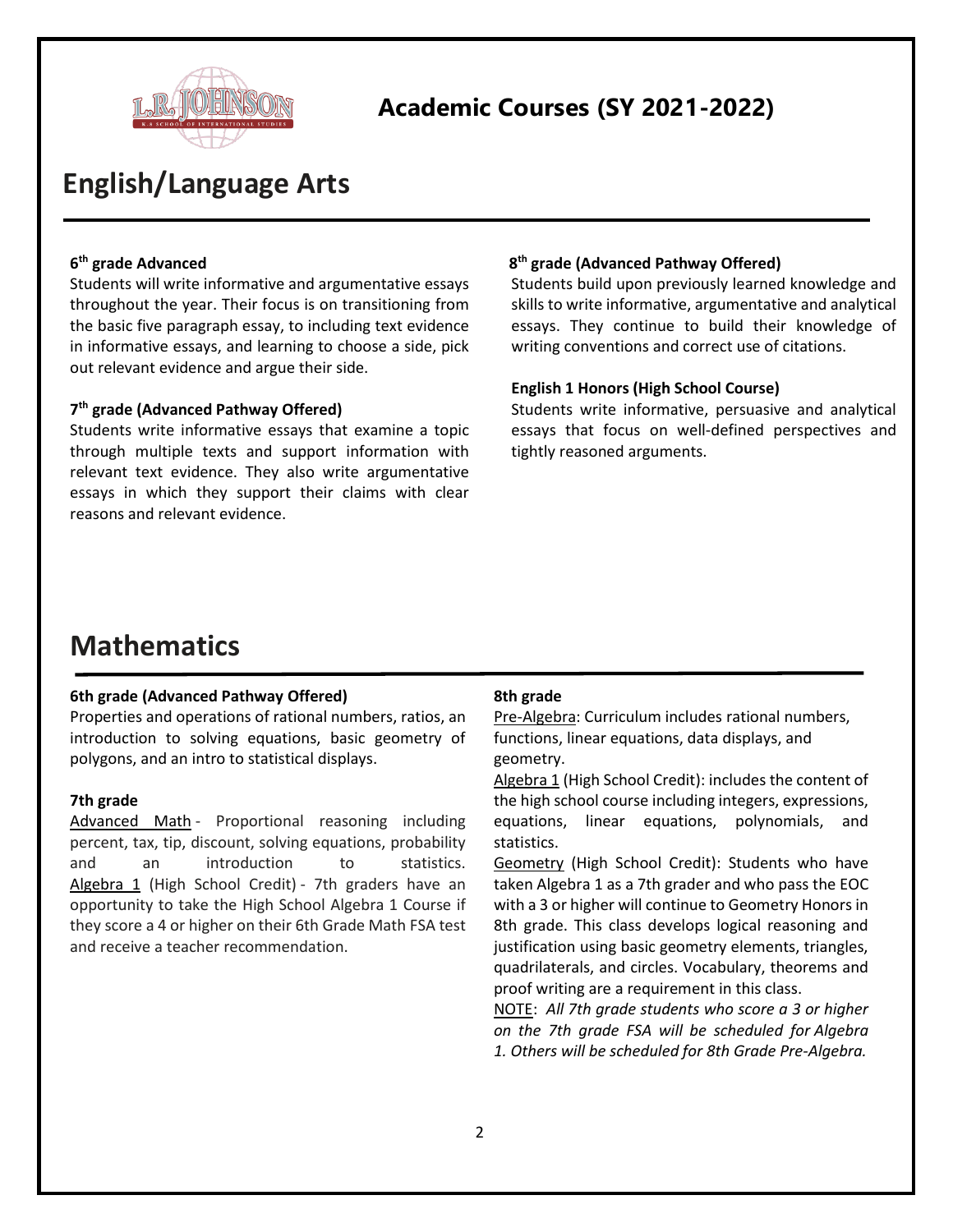

### **Academic Courses (SY 2021-2022)**

### **Science**

#### **6 th, 7thand 8th Grades (Advanced Pathway Offered)**

Students discover science in four main • categories: 1) The Nature of Science, which covers the investigative process, 2) Life Science, which covers diversity, evolution, and the organization of living things, 3) Physical Science, which covers energy, force, and motion and 4) Earth Science, which covers structures, patterns, and systems of Earth. Each of the four categories in each grade level encompasses a variety of increasingly spiraling standards. Students at all grade levels are required to work independently on a STEM project during the first semester.

#### **8 th Grade Integrated Science (High School Credit)**

Students extend their thinking beyond the application stage and delve deeper using complex reasoning in the four main categories of science. Students are required to have a deep understanding of the concepts in order to study the impacts of science on the world. The pacing for the course is at a high school level, and students are expected to be well organized, and must have the ability to work and learn independently. Students will be responsible for completing two STEM projects throughout the year.

### **Social Studies**

#### **6th Grade Advanced**

World History: In grade 6, students analyze ancient history in order to better understand their own culture. They engage in global outreach and learn to embrace diversity and value people as they study the rise and fall of several ancient civilizations, such as Mesopotamia, Egypt, India, and China. Students also engage with democratic processes when they study the governments of ancient Rome and Greece

#### **7 th grade Advanced**

Civics: The primary content for Civics pertains to the principles, functions, and organization of government; the origins of the American political system; the roles, rights, responsibilities of United States citizens; and methods of active participation in our political system.

#### **8 th grade (Advanced Pathway Offered)**

U.S. History: In U.S. history students learn about the history of our nation, which includes early explorers of the Americas, colonization of the Americas, English colonies in North America, colonial independence in North America, the development of American government and culture, division and civil war in the United States, and reconstruction after the Civil War. Students work in cooperative groups daily. Students conduct research and create presentations about key events, figures, and ideas that contributed to the United States.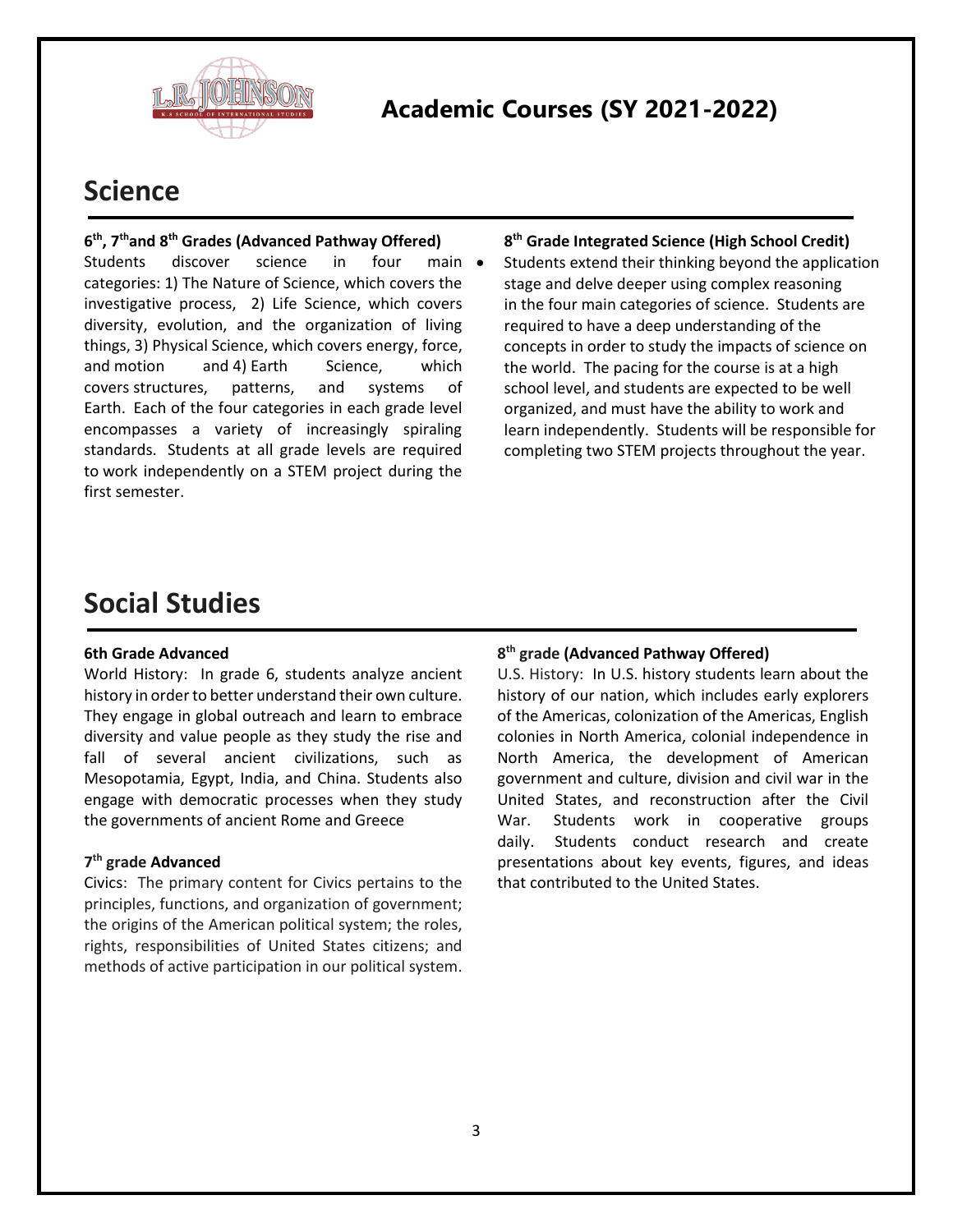

### **6 th Grade Design**

- **Computer Applications in Business 1 (Semester-Business Pathway) 8200520S:** The purpose of this course is to assist students in making informed decisions regarding their future academic and occupational goals and to provide information regarding careers in the Business Management and Administration career cluster. The content includes but is not limited to instruction in intermediate keyboarding, intermediate word processing, intermediate electronic presentation, intermediate computer hardware, intermediate Internet, introductory spreadsheet, and skills for business applications.
- **Exploration of Communications Technology (Semester-Digital Design Path) 8600030S:** The purpose of this course is to give students an opportunity to explore the area of communications technology and its associated careers. Students will be given the opportunity to solve technological problems using a variety of tools, materials, processes and systems while gaining an understanding of the effects of communications technology on our everyday lives. Students explore the fundamental concepts, terminology, techniques, and applications of technology to create original work.
- **Introduction to Technology (Semester-Engineering Pathway) 8600010S:** Students will become familiar with the resources of technology, technology systems and the evolution of technology. Students will be taught the design process and use it to explore the concept of design. They will be introduced to common materials and processes as they challenge themselves to solve innovative problems.
- **Coding Fundamentals (Semester) 9009200S:** This class explores foundational computer science and robotics concepts that will introduce students to the growing field of computer science. The course will cover topics such as programming, web development and basic computer language syntax. No previous coding skills are required. **Students will have the opportunity to earn a digital tool certificate.**
- **Technology Student Association (Year Long Pathway) 8600010T:** Students who are interested in being active members of the Technology Student Association (TSA) club can apply to enroll in this course. Students will explore engineering and design technology while planning and developing projects that align with the criteria outlined in the Competitive Rule Guide. Students are expected to compete at the District and State TSA competitions.

### **6 th Grade Fine Arts/Performing Arts**

• **Exploring 2D Art (Semester) 0101005S**: Students investigate a wide range of media and techniques, from both an historical and contemporary perspective, as they engage in the art-making processes of creating two-dimensional works, which may include drawing, painting, printmaking, and/or collage. Student artists reflect on their own artwork and that of others through critical analysis to achieve artistic goals related to craftsmanship, technique, and application of 21st-century skills.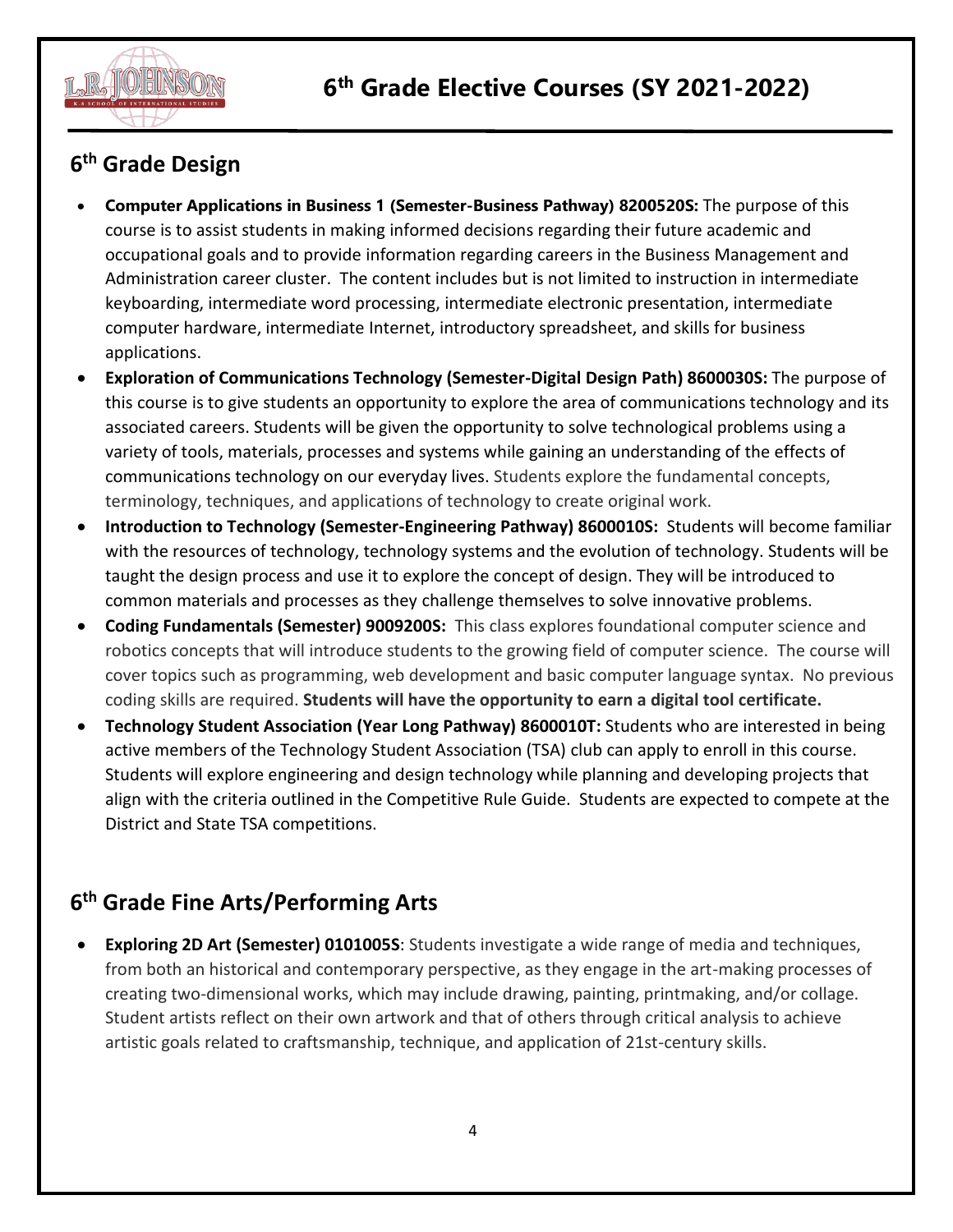

### **6 th Grade Fine Arts/Performing Arts (con't)**

- **Band 1 (Semester) 1302000S:** Students with little or no instrumental experience develop foundational instrumental technique, foundational music literacy, and aesthetic musical awareness through rehearsal, performance, and study of high-quality band literature. Instrumentalists work on the fundamentals of music notation, sound production, instrument care and maintenance, and personal and group rehearsal strategies. Public performances may serve as a culmination of specific instructional goals. Students may be required to attend and/or participate in rehearsals and performances outside the school day to support, extend, and assess learning in the classroom. This course may also require students to obtain a musical instrument (e.g., borrow, rent, purchase) from an outside source.
- **Orchestra 1 (Semester) 1302040S:** Students who have little or no experience on violin, viola, cello, bass, or harp explore high-quality music literature written or transcribed for string orchestra. Study includes the development of foundational instrumental ensemble techniques, performance skills, music literacy, and aesthetic awareness. Public performances may serve as a culmination of specific instructional goals. Students may be required to attend and/or participate in rehearsals and performances outside the school day to support, extend, and assess learning in the classroom. This course may also require students to obtain a musical instrument (e.g., borrow, rent, purchase) from an outside source.
- **Theatre 1 (Semester) 0400000S:** Students learn the basics of building a character through such activities as pantomime, improvisation, and effective speaking using articulation, projection, and breathing. Students also learn the importance of technical theatre and explore the use of such elements as costumes, props, and scenery. Students practice writing for the theatre and explore various theatre roles and functions. Public performances may serve as a culmination of specific instructional goals.

### **6 th Grade Physical Education**

• **IB MYP Comp PE 1 (Semester) 1501130S:** The purpose of this course is to provide students with the knowledge, skills, and values they need to become healthy and physically active for a lifetime. This course addresses both the health and skill-related components of physical fitness which are critical for students' success.

### **6 th Grade Language Acquisition**

• **Beginning Spanish (Semester) 0708000S:** Introduces students to the target language and its culture. Students will learn beginning skills in listening and speaking and an introduction to basic skills in reading and writing. Also, culture, connections, comparisons, and communities are included.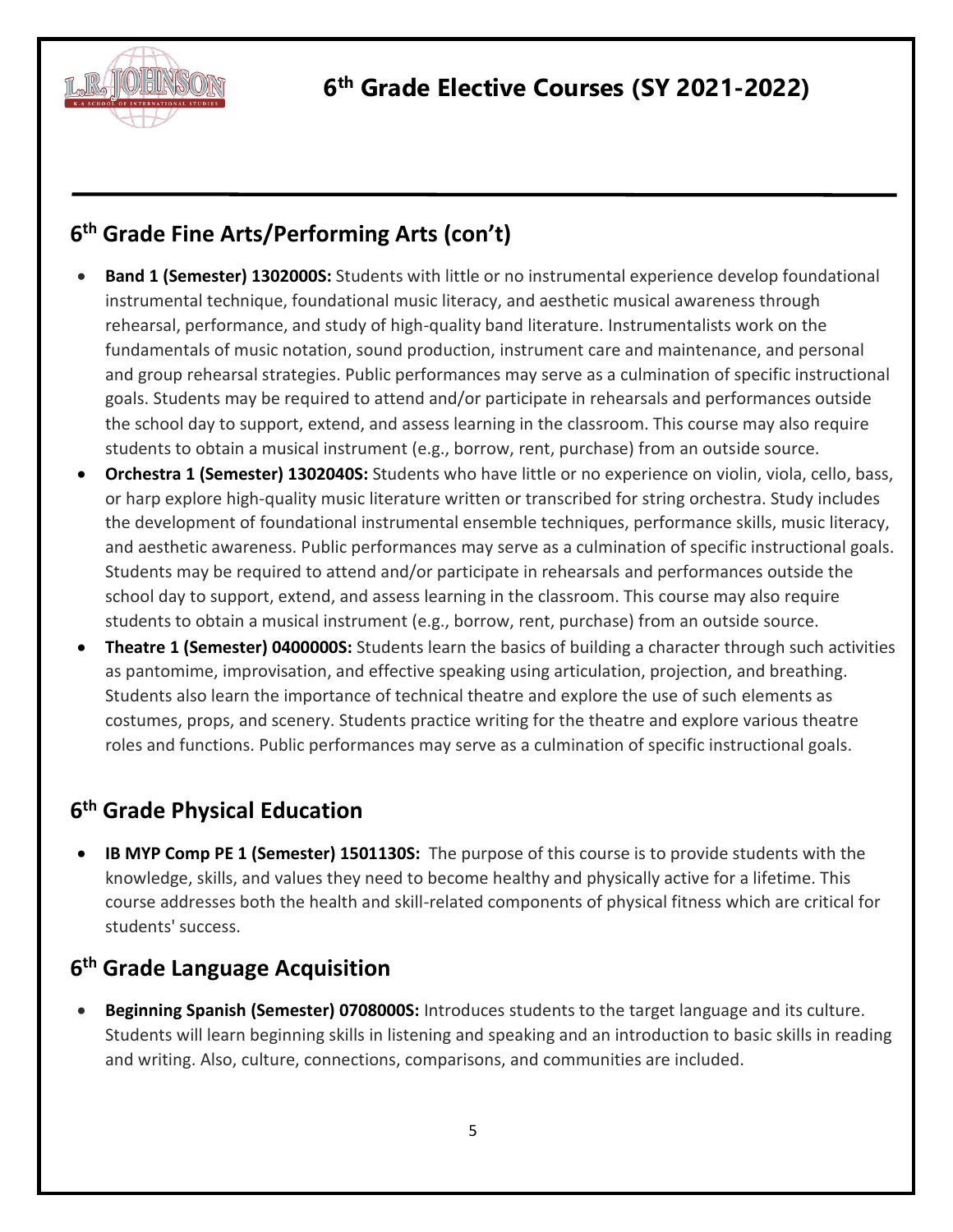

**7 th Grade Elective Courses (SY 2021-2022)**

### **7 th Grade Design**

- **Computer Applications in Business 2 (Yearlong-Business Pathway) (FBLA) 8200210:** The purpose of this course is to assist students in making informed decisions regarding their future academic and occupational goals and to provide information regarding careers in the Business, Management, and Administration career cluster. The content includes but is not limited to instruction in advanced keyboarding, advanced word processing, advanced hardware, advanced internet, intermediate spreadsheet, introductory digital design, and soft skills for business applications. *Students will have the opportunity to earn an industry certification.*
- **Fundamentals of A/V and Print Technology (Yearlong-Digital Design Pathway) 8260300:** The purpose of this program is to give students an opportunity to apply knowledge and skills related to the area of Arts, A/V Technology and Communication. This course will assist students in making informed decisions regarding their future academic and occupational goals and to provide information regarding careers in the Arts, A/V Technology and Communication career cluster. *Students will have the opportunity to earn an industry certification.*
- **Exploring Technology (Yearlong- Engineering Pathway) 8600020:** Students develop an understanding of the progression and scope of technology through exploratory experiences. In group and individual activities, students experience ways in which technological knowledge and processes contribute to effective designs, abilities, and skills to create solutions to technological problems. Students participate in design activities to understand how criteria, constraints, and processes affect designs.
- **Journalism 2/TV Production (Yearlong) 1006310:** The purpose of this course is to enable students to develop fundamental skills in the production of journalism across print, multimedia, web, and broadcast/radio platforms and to develop knowledge of journalism history, ethics use, and management techniques related to the production of journalistic media.
- **Creative Photography 1/Yearbook (Yearlong) (0102040):** Students explore the aesthetic foundations of art using beginning photography techniques. This course may include, but is not limited to, color and/or black and white photography via digital media and/or traditional photography. Processes and techniques for image capture and printing may include, but are not limited to, handcrafted pinhole cameras, hand tinting photographs, mixed media, photo collage, cross-processing, emerging technologies and new media.
- **Technology Student Association (Yearlong) (8600020T):** Students who are interested in being active members of the Technology Student Association (TSA) club can apply to enroll in this course. Students will explore engineering and design technology while planning and developing projects that align with the criteria outlined in the Competitive Rule Guide. Students are expected to compete at the District and State TSA competitions.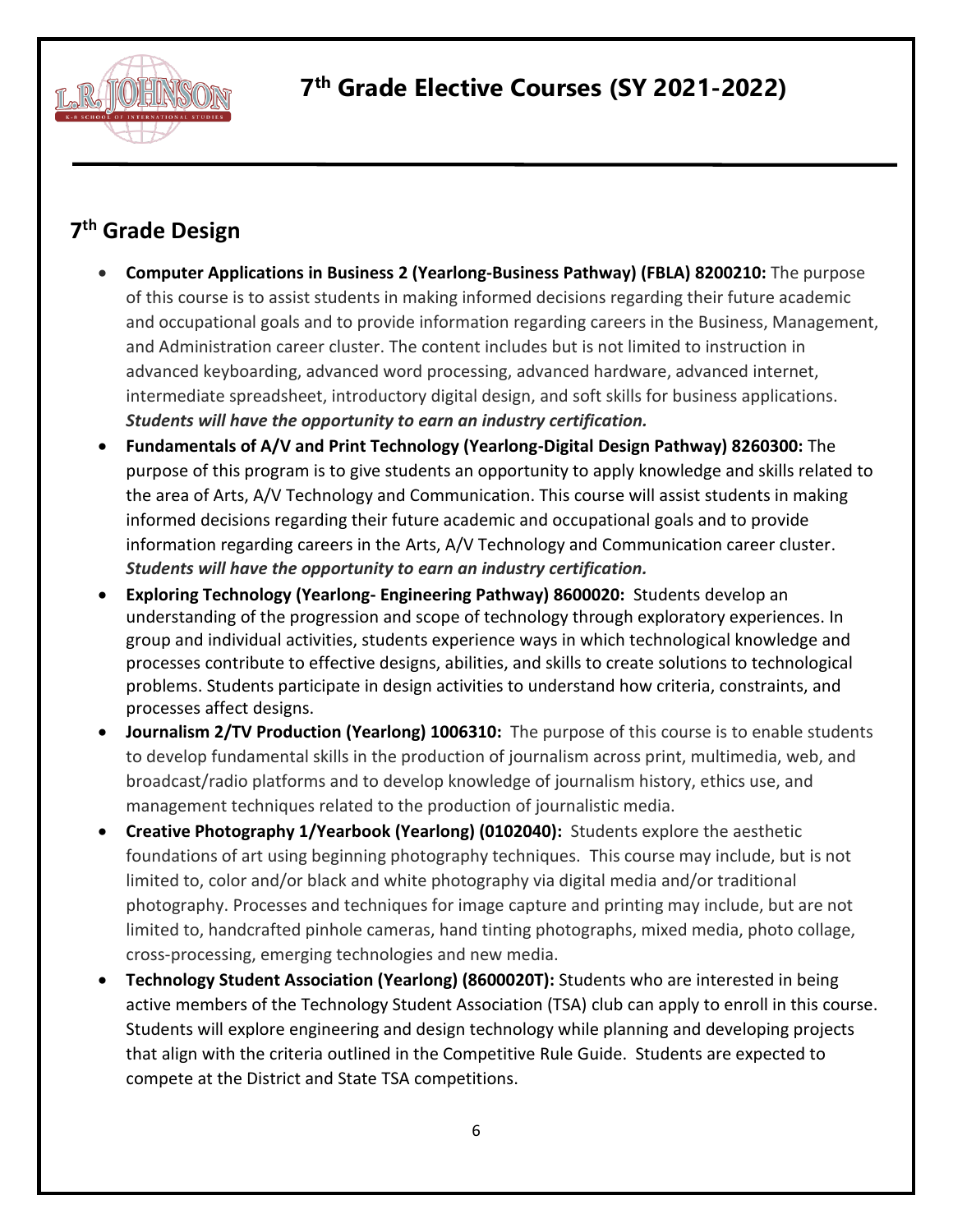

**7 th Grade Elective Courses (SY 2021-2022)**

### **7 th Grade Fine Arts/Performing Arts**

- **2D Studio Art 2 (Yearlong) 0101020:** Students investigate a wide range of media and techniques, from both an historical and contemporary perspective, as they engage in the art-making processes of creating two-dimensional works, which may include drawing, painting, printmaking, and/or collage. Student artists reflect on their own artwork and that of others through critical analysis to achieve artistic goals related to craftsmanship, technique, and application of 21st-century skills.
- **Band 2 (Yearlong) 1302010:** Students with previous band experience build on instrumental technique, music literacy, and aesthetic response through rehearsal, performance, and study of a variety of high-quality band literature. Students may be required to attend and/or participate in rehearsals and performances outside the school day to support, extend, and assess learning in the classroom. This course may also require students to obtain a musical instrument (e.g., borrow, rent, purchase) from an outside source.
- **Orchestra 2 (Yearlong) 1302050:** Students who have some previous orchestral experience focus on the development of instrumental technique, musical literacy, performance skills, and increasing aesthetic awareness through study, rehearsal, and performance of a variety of high-quality orchestra literature. Students may be required to attend and/or participate in rehearsals and performances outside the school day to support, extend, and assess learning in the classroom. This course may also require students to obtain a musical instrument (e.g., borrow, rent, purchase) from an outside source.
- **Theatre 2 (Yearlong) 0400010:** Students with previous theatre experience and instruction continue to study acting, design, and dramatic literature to increase the enjoyment and understanding of what is required to prepare plays for the public. Students explore theatre history, study the great American playwrights, examine the cultural and historical contributions to theatre, and begin to use the information to inform and improve their theatre knowledge and skills.

### **7 th Grade Physical Education**

• **IB MYP Comp PE 2 (Semester) 1501131S:** The purpose of this course is to provide students with the knowledge, skills, and values they need to become healthy and physically active for a lifetime. This course addresses both the health and skill-related components of physical fitness which are critical for students' success.

### **7 th Grade Language Acquisition**

• **Spanish Intermediate (Semester) 0708010S:** Spanish Intermediate is a continuation of Beginning Spanish. Students will expand their knowledge of the language and its culture. Students will be able to engage in basic listening and speaking activities. Basic skills in reading and writing, and culture, connections, comparisons, and communities are included.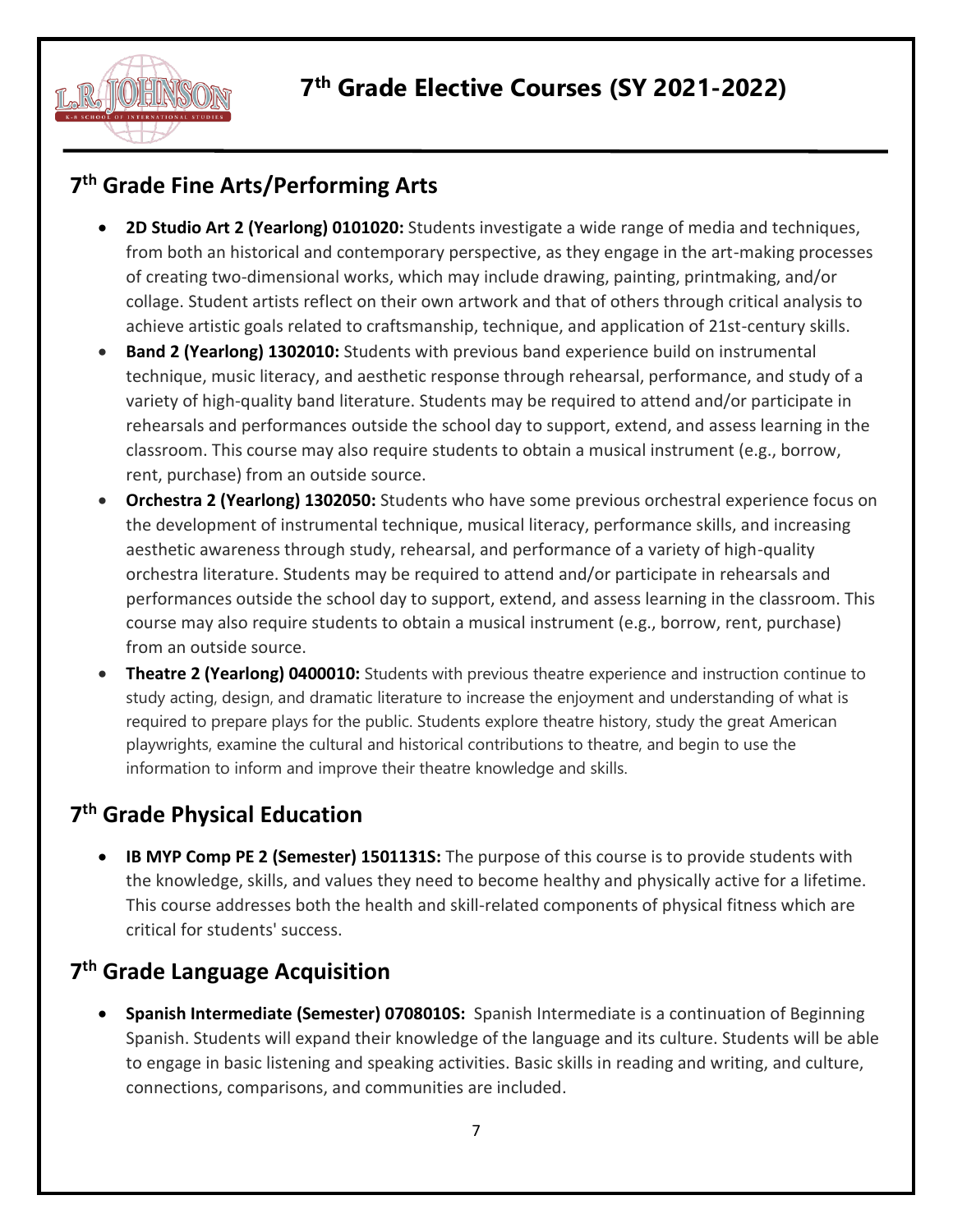

### **8 th Grade Design**

- **Computer Applications in Business 3 (FBLA) (8200211):** The purpose of this course is to assist students in making informed decisions regarding their future academic and occupational goals and to provide information regarding careers in the Business Management and Administration career cluster. The content includes but is not limited to instruction in advanced spreadsheet, intermediate digital design, introductory database, introductory web design, and skills for business applications.
- **Digital Information Technology (Yearlong-High School Credit) 8207310:** This high school credit class includes the exploration and use of databases, the internet, spreadsheets, presentation applications, management of personal information and email, word processing and document manipulation, HTML, web page design, and the integration of these programs using software that meets industry standards. *Students will have the opportunity to earn an industry certification.*
- **Applied Engineering Technology (Yearlong-High School Credit) 8401110:** The purpose of this program is to provide students with a foundation of knowledge and technically oriented experiences in the study of applied engineering and its effect upon our lives and the choosing of an occupation. The content and activities will also include the study of electronics, alternative energies, advanced robotics, safety, and leadership skills. *Students will have the opportunity to earn an industry certification.*
- **Technology Student Association/ Applied Engineering Technology (Yearlong) 8401110T:** Students who are interested in being active members of the Technology Student Association (TSA) club can apply to enroll in this course. Students will explore engineering and design technology while planning and developing projects that align with the criteria outlined in the Competitive Rule Guide. Students are expected to compete at the District and State TSA competitions.
- **Creative Photography 2/Yearbook (Yearlong) 0102050:** Students explore the aesthetic foundations of art using beginning photography techniques. This course may include, but is not limited to, color and/or black and white photography via digital media and/or traditional photography. Processes and techniques for image capture and printing may include, but are not limited to, handcrafted pinhole cameras, hand tinting photographs, mixed media, photo collage, cross-processing, emerging technologies and new media.
- **Journalism 3/TV Production (Yearlong) 1006020:** The purpose of this course is to enable students to develop fundamental skills in the production of journalism across print, multimedia, web, and broadcast/radio platforms and to develop knowledge of journalism history, ethics use, and management techniques related to the production of journalistic media.